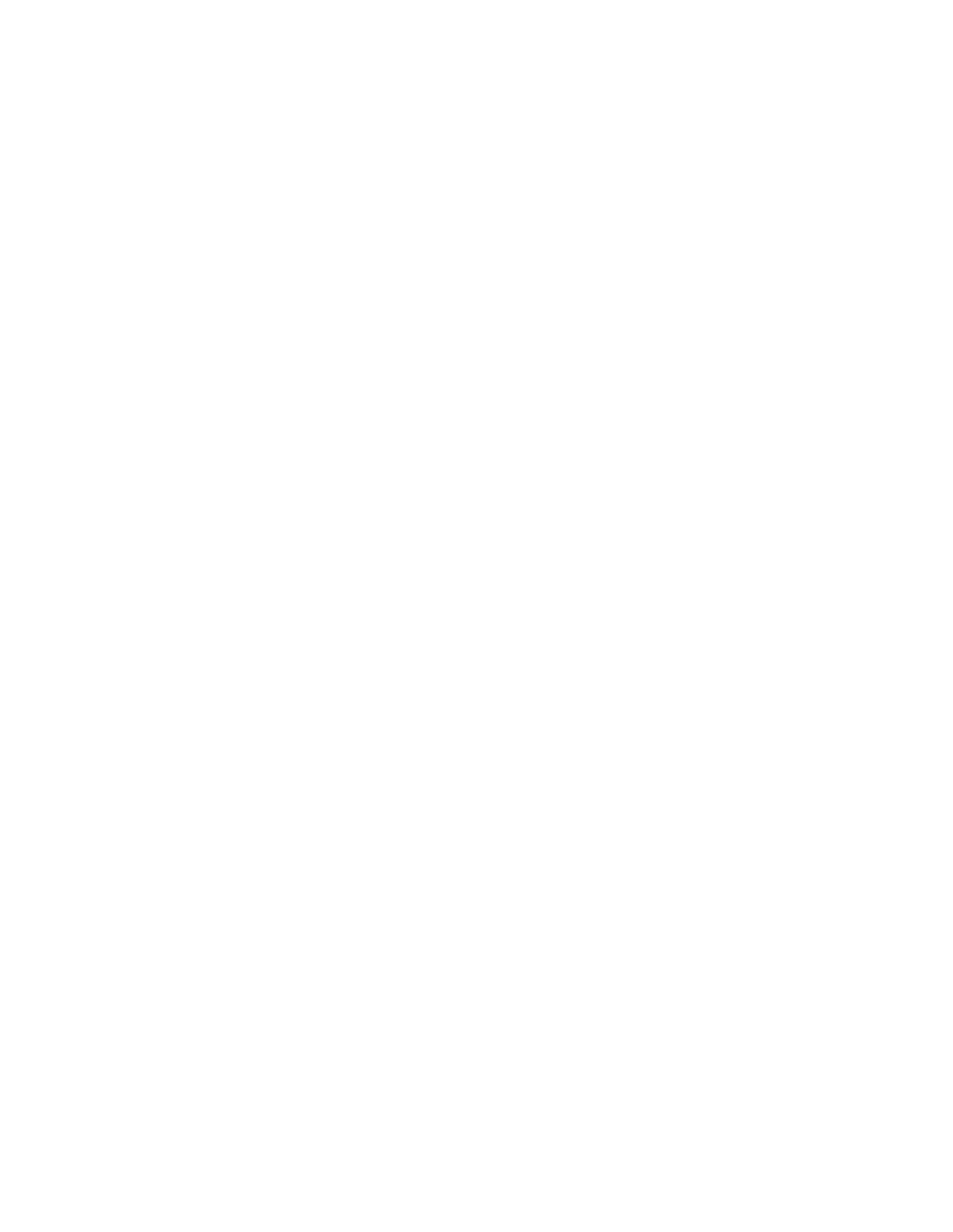

**Fig. (3).** Cine MR images on 4-chamber views (**a** and **b**) and short axis views (**c** and **d**) show a large amount of circumferential pericardial effusion (asterisks), thick visceral pericardium (white arrows), left ventricular apical myocardial hypertrophy with normal contraction (arrow-heads), and bilateral severe atrial dilatation, corresponding to echocardiography. Late gadolinium-enhanced images on 4-chamber views (**e**) and short axis views (**f**) show the visceral pericardium with high signal intensity (black arrows), indicating pericardial inflammation or fibrosis.

the symptoms and hemodynamics. However, the patient and his family refused to undergo these procedures. Increased diuretics and the addition of a  $\beta$ -blocker improved his general condition, and an operation and postoperative course were uneventful.

# **DISCUSSION**

 We described a patient with effusive constrictive pericarditis with concurrent apical HCM, which, as far as we can ascertain, has never been reported.

 Apical HCM is characterized by myocardial hypertrophy located in the left ventricular apex with decreased cavity volume and abnormal left ventricular relaxation [5]. Effusive constrictive pericarditis is characterized by cardiac constriction due to a large pericardial effusion that contributes to right ventricular failure with jugular venous distension and liver congestion [3, 4]. The coincidence of these two pathologies might additively or synergistically exacerbate biventricular diastolic dysfunction; however, the pathophysiology and patient prognosis remain unclear.

 The reported etiology of effusive constrictive pericarditis is idiopathic, postsurgical, post-radiation, or associated with neoplasms or tuberculosis [6]. Our patient had been treated for pulmonary tuberculosis at the age of 20 years and although anti-tuberculosis agents could be considered as additive medical therapies, he had no clinical and laboratory data suggesting active tuberculosis at the time of referral to our hospital.

 In conclusion, apical HCM and effusive constrictive pericarditis can occasionally coexist and be complicated by other issues. The pathophysiology and prognosis remain to be clarified in more patients.

#### **ABBREVIATIONS**

 $HCM =$  Hypertrophic cardiomyopathy

MRI = Magnetic resonance imaging.

### **ACKNOWLEDGEMENTS**

None.

#### **REFERENCES**

- [1] Roberts R, Sigwart U. Current concepts of the pathogenesis and treatment of hypertrophic cardiomyopathy. Circulation 2005; 112: 293-6.
- [2] Kitaoka H, Doi Y, Casey SA, *et al*. Comparison of prevalence of apical hypertrophic cardiomyopathy in Japan and the United States. Am J Cardiol 2003; 92: 1183-6.
- [3] Spodick DH, Kumar S. Subacute constrictive pericarditis with cardiac tamponade. Dis Chest 1968; 54: 62-6.
- [4] Hancock EW. Subacute effusive-constrictive pericarditis. Circulation 1971; 43: 183-92.